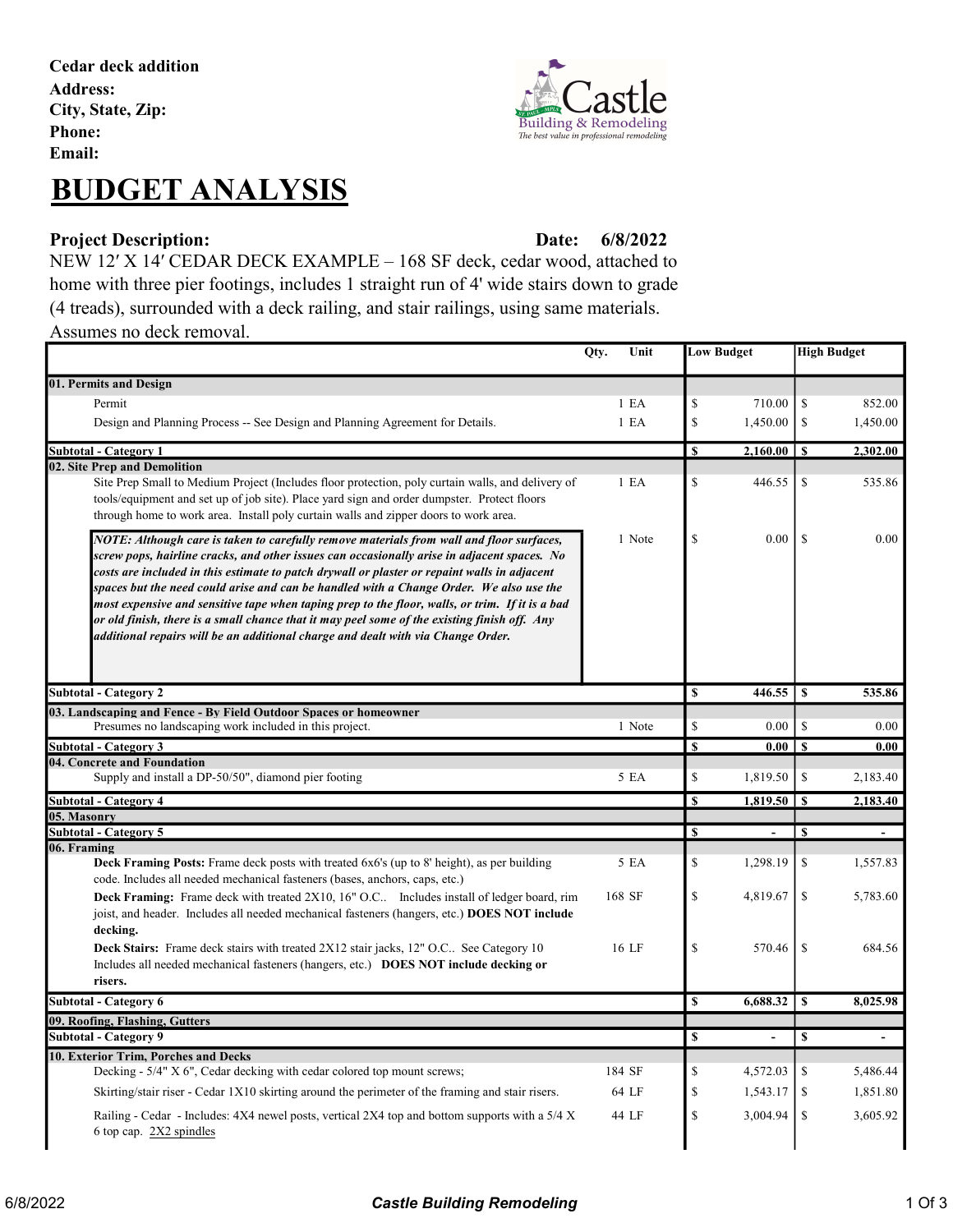| <b>Subtotal - Category 10</b>                                                                      |        | $\mathbb S$ | $9,120.14$   \$          |               | 10,944.16                         |
|----------------------------------------------------------------------------------------------------|--------|-------------|--------------------------|---------------|-----------------------------------|
| 11. Siding, Soffit, and Fascia                                                                     |        |             |                          |               |                                   |
| <b>Subtotal - Category 11</b>                                                                      |        | \$          | $\overline{\phantom{0}}$ | \$            |                                   |
| 12. Exterior Doors and Trim                                                                        |        |             |                          |               |                                   |
| <b>Subtotal - Category 12</b>                                                                      |        | \$          | $\blacksquare$           | \$            | $\overline{\phantom{a}}$          |
| 13. Windows                                                                                        |        |             |                          |               |                                   |
| <b>Subtotal - Category 13</b>                                                                      |        | \$          | $\overline{\phantom{0}}$ | \$            |                                   |
| 14. Plumbing                                                                                       |        |             |                          |               |                                   |
| <b>Subtotal - Category 14</b>                                                                      |        | \$          | $\blacksquare$           | \$            |                                   |
| <b>15. HVAC</b>                                                                                    |        |             |                          |               |                                   |
| Subtotal - Category 15                                                                             |        | \$          |                          | \$            |                                   |
| 16. Electrical                                                                                     |        |             |                          |               |                                   |
| <b>Subtotal - Category 16</b>                                                                      |        | S           |                          | \$            |                                   |
| 17. Insulation                                                                                     |        |             |                          |               |                                   |
| <b>Subtotal - Category 17</b>                                                                      |        | \$          | $\overline{\phantom{a}}$ | \$            | $\blacksquare$                    |
| 18. Drywall                                                                                        |        |             |                          |               |                                   |
| <b>Subtotal - Category 18</b>                                                                      |        | \$          |                          | <sup>\$</sup> |                                   |
| 19. Tile and Stone                                                                                 |        |             |                          |               |                                   |
| <b>Subtotal - Category 19</b>                                                                      |        | \$          | $\blacksquare$           | \$            | $\overline{\phantom{a}}$          |
| 20. Millwork, Doors, Hardware<br><b>Subtotal - Category 20</b>                                     |        |             |                          |               |                                   |
|                                                                                                    |        | \$          | $\blacksquare$           | \$            | $\overline{\phantom{a}}$          |
| 21. Cabinetry, Countertops and Appliances                                                          |        |             |                          |               |                                   |
| <b>Subtotal - Category 21</b>                                                                      |        | \$          | -                        | S             |                                   |
| 22. Specialties                                                                                    |        |             |                          |               |                                   |
| <b>Subtotal - Category 22</b>                                                                      |        | \$          |                          | \$            |                                   |
| 23. Flooring                                                                                       |        |             |                          |               |                                   |
| <b>Subtotal - Category 23</b>                                                                      |        | \$          |                          | \$            |                                   |
| 24. Painting and Decorating                                                                        |        |             |                          |               |                                   |
| Presumes no painting, staining and/or sealing of cedar deck addition. No painting/staining work    | 1 Note | \$          | 0.00                     | \$            | 0.00                              |
| included in this project.                                                                          |        |             |                          |               |                                   |
| NOTE: Please note that when the homeowner is doing the painting, they are responsible for          | 1 Note | \$          | 0.00                     | \$            | 0.00                              |
| caulking, filling nail holes, and repairing minor wall and ceiling dings. There will need to       |        |             |                          |               |                                   |
| be a few rounds of touch-ups, due to the nature of construction, and that falls under the          |        |             |                          |               |                                   |
| scope of the painter.                                                                              |        |             |                          |               |                                   |
|                                                                                                    |        |             |                          |               |                                   |
| <b>Subtotal - Category 24</b>                                                                      |        |             |                          |               |                                   |
| 25. Clean Up and Debris Removal                                                                    |        | \$          | $0.00$ S                 |               | 0.00                              |
|                                                                                                    |        |             |                          |               |                                   |
| Disposal and clean-up - remove all site prep, wipe down and broom sweep area. Haul all extra       | 1 E A  | \$          | 352.80                   | \$            | 423.36                            |
| material off site.                                                                                 |        |             |                          |               |                                   |
| Minneapolis daily street use permit for dumpster - Charged per 30 days. If dumpster can be         | 1 MO   | \$          | 80.00                    | <sup>\$</sup> | 80.00                             |
| placed on driveway or lawn this can cost can be saved.                                             |        |             |                          |               |                                   |
| NOTE: If the dumpster is required to be moved for plowing or street cleaning, there will be        |        |             |                          |               |                                   |
| additional charges for moving it and replacing it after the street work is complete.               |        |             |                          |               |                                   |
| <b>DUMPSTER NOTE:</b> If the dumpster is placed on the street, and the city calls a snow           | 0 EA   | \$          | 0.00                     | <sup>\$</sup> |                                   |
| emergency or street cleaning, there will be an additional \$200 charge per move or violation via a |        |             |                          |               | 0.00                              |
| change order. Sometimes it will get moved, sometimes it will just get fined. The charge is the     |        |             |                          |               |                                   |
| same either way.                                                                                   |        |             |                          |               |                                   |
|                                                                                                    |        |             |                          |               |                                   |
| 20 Yard roll-off dumpster - 10 ton maximum NOTE: for 30 days only. Use line above for              | 1 E A  | $\mathbb S$ | 418.75                   | \$            | 502.50                            |
| estimated days over 30 days                                                                        |        |             |                          |               |                                   |
| Regular portable restroom (one month)                                                              | 1 E A  | \$          | 212.50                   | \$            | 255.00                            |
| NOTE: This cost can be saved if home owner is ok with making a bathroom in the house               |        |             |                          |               |                                   |
| available to Castle and it's trade partners                                                        |        |             |                          |               |                                   |
|                                                                                                    |        | \$          |                          |               |                                   |
| <b>Subtotal - Category 25</b>                                                                      |        |             |                          |               |                                   |
| <b>Project Subtotal</b>                                                                            |        | \$          |                          |               |                                   |
| 26. Designer Oversight & Project Management                                                        |        | \$          | 2,451.63                 | \$            | 1,260.86<br>25,252.27<br>2,941.96 |
| 27. Overhead and Profit                                                                            |        | \$          | 3,517.56                 | \$            | 4,221.07                          |
|                                                                                                    |        |             |                          |               |                                   |
|                                                                                                    |        | \$          |                          |               | 32,745.30                         |
| <b>Grand Total**</b>                                                                               |        |             |                          |               |                                   |